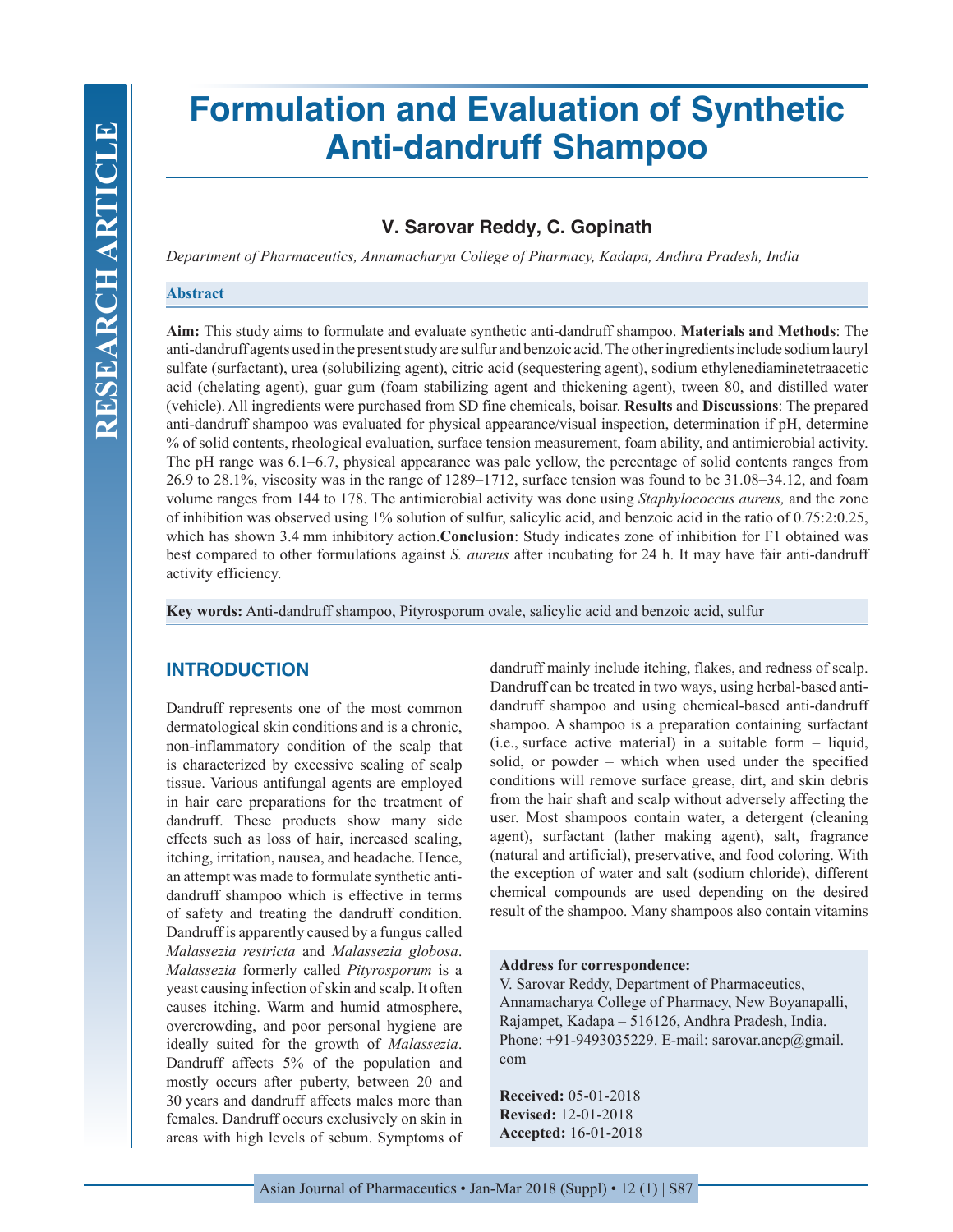and moisturizing alcohols to prevent too much of the hair and scalp's natural oils from being stripped away during cleansing.[1-4]

#### **Composition of Shampoos**

The following are the ingredients used for the preparation of shampoos. They include three anti-dandruff agents such as sulfur, salicylic acid and benzoic acid, sodium lauryl sulfate as surfactant, urea as solubilizing agent, citric acid as sequestering agent, sodium ethylenediaminetetraacetic acid (EDTA) as chelating agent, guar gum as foam stabilizing agent and thickening agent, tween 80, and distilled water as vehicle.

# **MATERIALS AND METHODS**

The anti-dandruff agents used in present study are sulfur and benzoic acid. The other ingredients include sodium lauryl sulfate (surfactant), urea (solubilizing agent), citric acid (sequestering agent), sodium EDTA (chelating agent), guar gum (foam stabilizing agent and thickening agent), tween 80, and distilled water (vehicle). All ingredients were purchased from SD fine chemicals, boisar.

## **Preparation of anti-dandruff shampoo**

The anti-dandruff shampoo was formulated using simple mixing process. Formulations were made using two antidandruff agents such as sulfur and benzoic acid. The other ingredients used are sodium lauryl sulfate as surfactant, urea as solubilizing agent, citric acid as sequestering agent, sodium ethylene diamine ethylene diamine tetra acetic acid acid as chelating agent, guar gum as foam stabilizing agent and thickening agent, tween 80, and distilled water as vehicle [Table 1].

#### **Evaluation of prepared anti-dandruffSS shampoo**

#### *Physical appearance/visual inspection*

The formulations prepared were evaluated in terms of their clarity, foam producing ability, and fluidity.[5,6]

#### *Determination of pH*

The pH of 10% shampoo solution in distilled water was determined at room temperature 25°C.[7,8]

#### *Determine percent of solid contents*

A clean dry evaporating dish was weighed and added 4 g of shampoo to the evaporating dish. The dish and shampoo was weighed. The exact weight of the shampoo was calculated (only solids) and evaporating dish with shampoo was placed on hot plate until the liquid portion was evaporated. The weight of the shampoo (only solids) after drying was calculated.

#### **Rheological evaluation**

The viscosity of the shampoos was determined using Brookfield viscometer by setting different spindle speeds from 0.3 to 10 rpm. The viscosity of the shampoos was measured using spindle T95. The temperature and sample container's size was kept constant during the study.

#### **Surface tension measurement**

Measurements were carried out with a 10% shampoo dilution in distilled water at room temperature. Thoroughly clean the stalagmometer using chromic acid and purified water. Because surface tension is highly affected with grease or other lubricants.[9,10] The data calculated by following equation given below:

$$
R_2 = (W_3-W_1)n_1/(W_2-W_1)n_2 \times R_1
$$

| Table 1: Composition of synthetic anti-dandruff shampoo |                 |                   |                 |                 |                 |                 |                 |                 |
|---------------------------------------------------------|-----------------|-------------------|-----------------|-----------------|-----------------|-----------------|-----------------|-----------------|
| <b>Ingredients</b>                                      | F1(g)           | F2(g)             | F3(g)           | F4(g)           | F5(g)           | F6(g)           | F7(g)           | F8(g)           |
| Sulfur                                                  | 0.75            | 0.75              | 0.75            | 0.75            | 0.75            | 0.75            | 0.75            | 0.75            |
| Salicylic acid                                          | 0.25            | 0.5               | 0.75            |                 | 1.25            | 1.5             | 1.75            | 2               |
| Benzoic acid                                            | 2               | 1.75              | 1.5             | 1.25            |                 | 0.75            | 0.5             | 0.25            |
| Sodium lauryl                                           | 22              | 22                | 22              | 22              | 22              | 22              | 22              | 22              |
| Sulfate                                                 |                 |                   |                 |                 |                 |                 |                 |                 |
| Urea                                                    | 1               |                   |                 | 1               |                 |                 |                 |                 |
| Citric acid                                             | 0.6             | 0.6               | 0.6             | 0.6             | 0.6             | 0.6             | 0.6             | 0.6             |
| Sodium EDTA                                             | 0.5             | 0.5               | 0.5             | 0.5             | 0.5             | 0.5             | 0.5             | 0.5             |
| Guar gum                                                | 1.75            | 1.75              | 1.75            | 1.75            | 1.75            | 1.75            | 1.75            | 1.75            |
| Tween-80                                                | 0.5             | 0.5               | 0.5             | 0.5             | 0.5             | 0.5             | 0.5             | 0.5             |
| Distilled water                                         | Up to<br>100 ml | Up to<br>$100$ ml | Up to<br>100 ml | Up to<br>100 ml | Up to<br>100 ml | Up to<br>100 ml | Up to<br>100 ml | Up to<br>100 ml |

EDTA: Ethylenediaminetetraacetic acid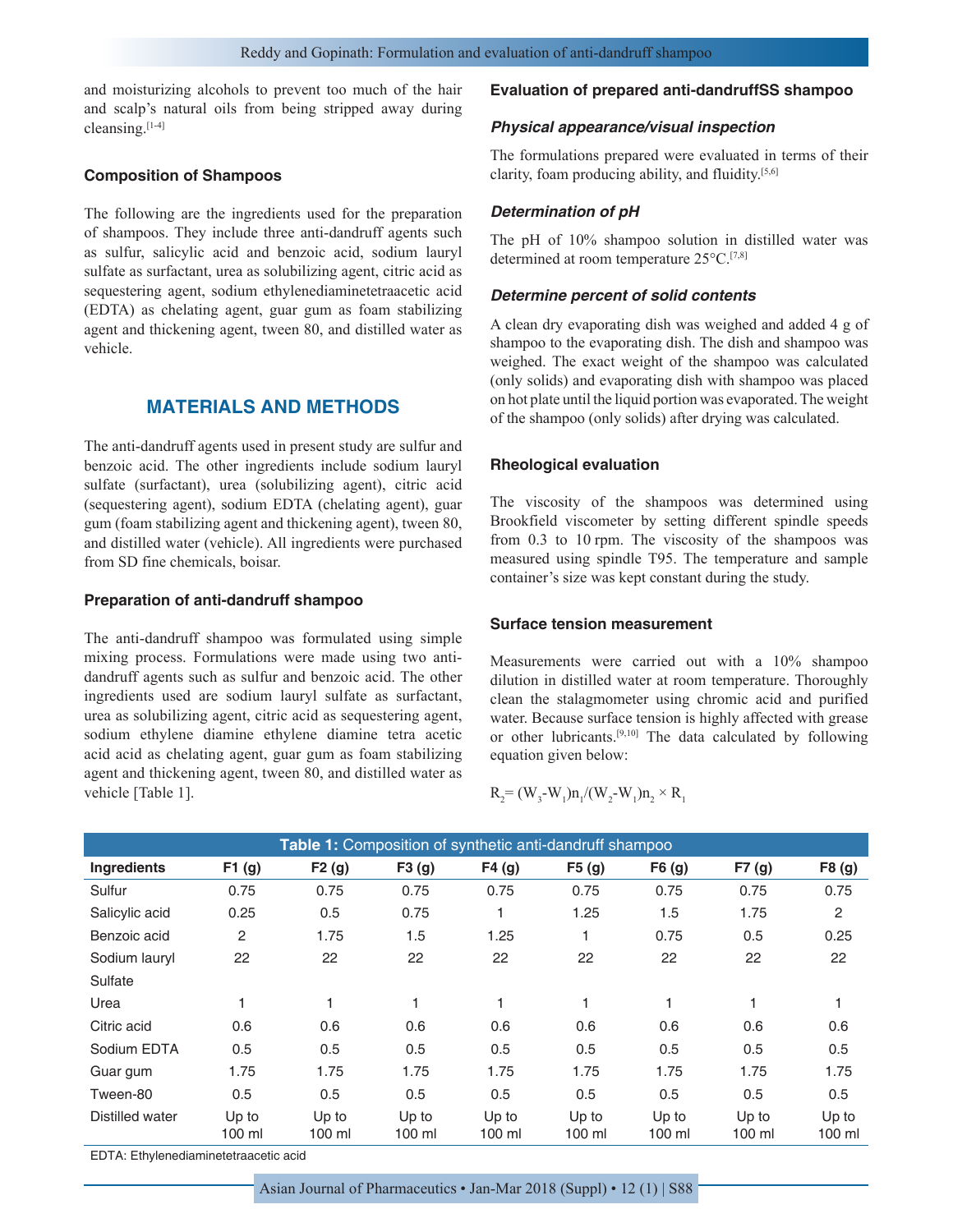

**Figure 1:** Different formulations of anti-dandruff shampoo



**Figure 2:** Brookfield viscometer



**Figure 3:** Antimicrobial activity of synthetic anti-dandruff shampoo

Where,  $W_1$  is weight of empty beaker.

- $W<sub>2</sub>$  is weight of beaker with distilled water.
- $W<sub>3</sub>$  is weight of beaker with shampoo solution.
- $n<sub>1</sub>$  is number of drops of distilled water.
- $n<sub>2</sub>$  is number of drops of shampoo solution.
- $R<sub>1</sub>$  is surface tension of distilled water at room temperature.
- $R<sub>2</sub>$  is surface tension of shampoo solution.

## **Foaming ability and foam stability**

Cylinder shake method was used for determining foaming ability. 50 ml of 1% shampoo solution was put into a 250 ml graduated cylinder and is shaken for 10 times. The total volumes of foam contents after 1 min shaking were recorded. The foam value was calculated immediately after shaking the volume of foam at 1 min intervals for 4 min was recorded.<sup>[11,12]</sup>

# **Antimicrobial activity against** *Staphylococcus aureus*

The prepared anti-dandruff shampoo formulations F1 to F8 were subjected to antimicrobial activity by cup-plate method using the agar medium. 1% anti-dandruff shampoo was used to study this antimicrobial activity. The Petri plates were then sealed using Parafilm and incubated at 37°C for 24 h. The zone of inhibition was observed successfully for formulation F4 than other formulations.[12]

# **RESULTS AND DISCUSSIONS**

The aim of the present work is to prepare anti-dandruff shampoo using three anti-dandruff agents such as benzoic acid, salicylic acid, and sulfur by various combinations.

The prepared anti-dandruff shampoo was evaluated for physical appearance/visual inspection, determination if pH, determine % of solid contents, rheological evaluation, surface tension measurement, foamability, and antimicrobial activity.

### **Physical appearance/visual inspection**

The formulations prepared were appeared pale yellow color.

## **Determination of pH**

The pH of 10% shampoo solution in distilled water was determined at room temperature 25°c and the range of pH was found to be 6.1–6.7 [Table 2].

#### **Determine percent of solid contents**

The weight of the shampoo (only solids) after drying was calculated for all the formulations and the range was found to be 26.9–28.1% [Table 2].

#### **Rheological evaluation**

The viscosity of the shampoo was determined using Brookfield Viscometer by setting different spindle speeds from 0.3 to 10 rpm and the range of cps obtained was 1289– 1712 [Table 3].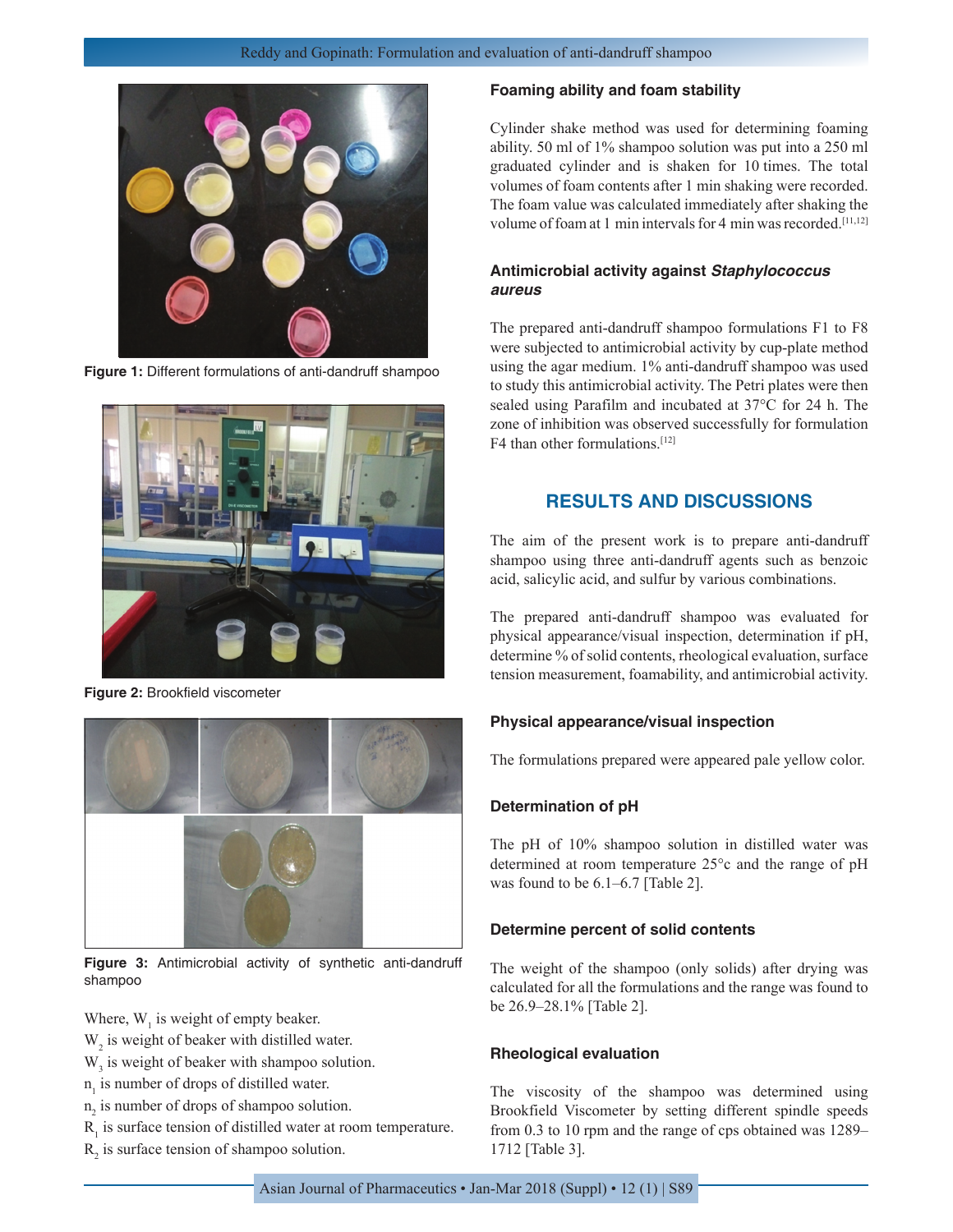## **Surface tension measurement**

Measurements were carried out with a 10% shampoo dilution in distilled water at room temperature and the range was found to be 31.08–34.12 [Table 3].

#### **Foaming ability**

Cylinder shake method was used for determining foaming ability. 50 ml of 1% shampoo solution was put into a 250 ml graduated cylinder and covered the cylinder with hand and shaken for 10 times and the range of values obtained was found to be 144–178 [Table 3].

| <b>Table 2:</b> Evaluation of formulation for physical<br>appearance, pH, and solids |                            |     |            |  |  |
|--------------------------------------------------------------------------------------|----------------------------|-----|------------|--|--|
| <b>Formulation</b>                                                                   | <b>Physical appearance</b> | Ph  | Solids (%) |  |  |
| F <sub>1</sub>                                                                       | Pale yellow                | 6.5 | 27.9       |  |  |
| F2                                                                                   | Pale yellow                | 6.3 | 27.3       |  |  |
| F <sub>3</sub>                                                                       | Pale yellow                | 6.1 | 27.5       |  |  |
| F4                                                                                   | Pale yellow                | 6.5 | 28.1       |  |  |
| F <sub>5</sub>                                                                       | Pale yellow                | 6.6 | 26.9       |  |  |
| F <sub>6</sub>                                                                       | Pale yellow                | 6.7 | 28.0       |  |  |
| F7                                                                                   | Pale yellow                | 6.5 | 27.6       |  |  |
| F8                                                                                   | Pale yellow                | 6.4 | 27.8       |  |  |

### **Antimicrobial activity against** *S. aureus*

The prepared anti-dandruff shampoo formulations F1 to F8 were subjected to antimicrobial activity using cup-plate method using agar medium. 1% antidandruff shampoo was used to study this antimicrobial activity. The zone of inhibition was observed successfully for formulation F1 than other formulations [Table 4].

# **CONCLUSION**

In the present work, efforts have been made to prepare and evaluate anti-dandruff shampoo using three anti-dandruff agents such as benzoic acid, salicylic acid, and sulfur by various combinations. Zone of inhibition for F1 obtained was best compared to other formulations against *S. aureus* after incubating for 24 h. It may have fair anti-dandruff activity efficiency. Hence, the formulation F1 has met the objectives.

# **ACKNOWLEDGMENT**

The authors are thankful to secretary Shri. C. Gangi Reddy through Principal of Annamacharya college of Pharmacy, Rajampet, Andhra Pradesh, for providing necessary facilities to carry out this research work.

| Table 3: Evaluation of formulation for viscosity, surface tension, and foamability |                        |                            |                  |  |
|------------------------------------------------------------------------------------|------------------------|----------------------------|------------------|--|
| <b>Formulation</b>                                                                 | <b>Viscosity (cps)</b> | Surface tension (dynes/cm) | Foam volume (ml) |  |
| F <sub>1</sub>                                                                     | 1618                   | 33.2                       | 178              |  |
| F <sub>2</sub>                                                                     | 1712                   | 31.8                       | 154              |  |
| F <sub>3</sub>                                                                     | 1309                   | 34.12                      | 151              |  |
| F <sub>4</sub>                                                                     | 1415                   | 33.09                      | 161              |  |
| F <sub>5</sub>                                                                     | 1328                   | 31.08                      | 152              |  |
| F <sub>6</sub>                                                                     | 1611                   | 32.12                      | 147              |  |
| F7                                                                                 | 1289                   | 33.11                      | 144              |  |
| F <sub>8</sub>                                                                     | 1296                   | 31.98                      | 148              |  |

|  | <b>Table 4:</b> Evaluation of formulations for zone of inhibition |  |
|--|-------------------------------------------------------------------|--|
|--|-------------------------------------------------------------------|--|

| <b>Formulation</b> |               | Concentration (g)   | Zone of inhibition (mm) |                              |
|--------------------|---------------|---------------------|-------------------------|------------------------------|
|                    | <b>Sulfur</b> | <b>Benzoic acid</b> | Salicylic acid          | <b>Staphylococcus aureus</b> |
| F <sub>1</sub>     | 0.75          | $\overline{2}$      | 0.25                    | 3.4                          |
| F <sub>2</sub>     | 0.75          | 1.75                | 0.5                     | 2.85                         |
| F <sub>3</sub>     | 0.75          | 1.5                 | 0.75                    | 2.60                         |
| F <sub>4</sub>     | 0.75          | 1.25                |                         | 2.75                         |
| F <sub>5</sub>     | 0.75          |                     | 1.25                    | 2.80                         |
| F <sub>6</sub>     | 0.75          | 0.75                | 1.5                     | 2.7                          |
| F <sub>7</sub>     | 0.75          | 0.5                 | 1.75                    | 2.6                          |
| F <sub>8</sub>     | 0.75          | 0.25                | 2                       | 2.7                          |